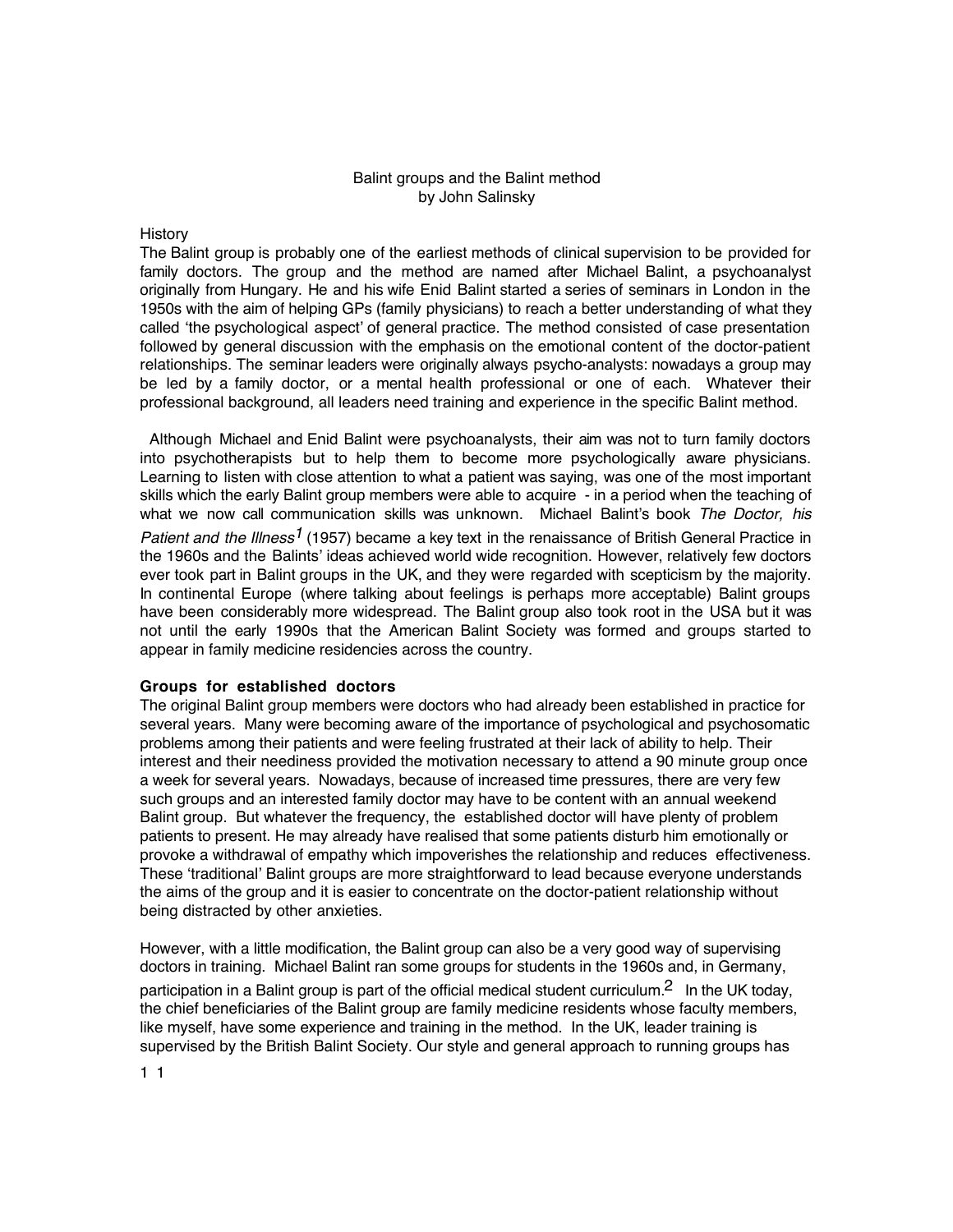developed side by side with that of the American Balint Society in the last 15 years and the similarity is close. I will give a description of my own resident Balint group in action.

### The Balint method and the resident

**Residents don't choose to join a Balint group – those in my program and others in the UK simply find that the group session forms part of the curriculum. Most of them welcome the opportunity to talk about their own work with patients and, after a while, they begin to realise that the interpersonal and emotional aspects of the consultation are among the chief difficulties that they are experiencing in the transfer from hospital to community practice. Most of the group members are in the third and final year of their program and are attached to community teaching practices full time (no hospital work). The others, in the first and second years are doing their hospital rotations.**

### The setting: structure of the groups

The Balint sessions take place in the Postgraduate Center in the second half of our weekly halfday teaching. Because we have a total attendance of about 18 residents, we divide into two groups for the Balint session. I lead one group and my colleague leads the other. Membership in each group remains fixed as far as possible so that group members can get used to working together and get to know each other better. Some residents are with us for only a year, but others are in the program for three years. In many ways it is better to have two leaders in each group so that they can complement each other and share the responsibility. Sometimes this is possible when we have enough Balint trained faculty members. However, we feel that it is more important for the groups not to get too big as this may make it difficult for people to talk freely about their work and themselves

### Ground rules

At the beginning of a year, we give a brief explanation of the purpose and aims of the group. We usually say that it will be an opportunity for the residents to present and discuss patients who are of particular concern. These may be difficult or puzzling patients, or those who make the doctor feel uncomfortable. We are also interested in patients the doctor likes and is worried about but is not sure how to help. We say that the focus of discussion will be on what is happening in the doctor patient relationship. We say that, in our experience, understanding the patient as a person is much the most difficult part of family practice. The residents may not agree with this, especially in the early stages when they are more anxious about missing a physical diagnosis. We say that we are less concerned with finding solutions (though these will certainly be discussed) than with exploring and understanding what is going on. This should be acceptable as a restatement of advice always to reach a diagnosis before treatment. We are very interested in follow up reports because hearing what happened in the next consultation is an excellent way of finding out whether the previous discussion was helpful to the presenting doctor.

Finally we suggest a few ground rules: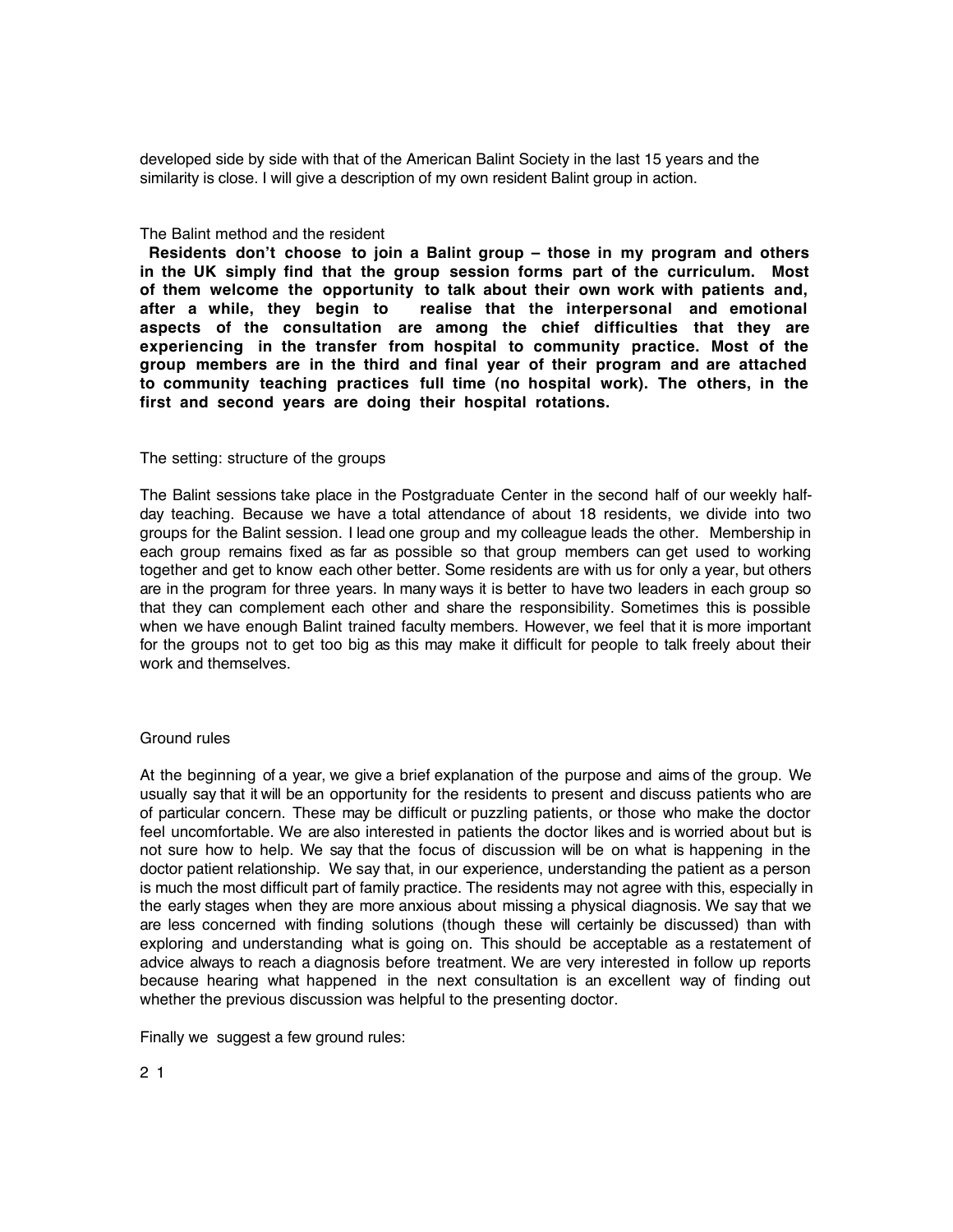- 1. Everything said in the group will be treated as confidential whether it is about patients, colleagues or group members themselves.
- 2. Everyone should be listened to and everyone's contribution should be respected.

3) Although people can talk about their personal history if it seems relevant, there will be no unwelcome and intrusive questioning of group members about their own personal qualities or their childhood experiences or losses.

Responsibilities of the group leader

The leader has to make sure that the ground rules, once agreed, are respected. He is responsible for starting and finishing the session on time. The available time is usually one hour and this usually accommodates two presentations. One of these may be a follow up from a previous discussion. During the session the leader needs to monitor how everyone in the group seems to be getting on. He may catch sight of someone trying unsuccessfully to get a word in – and will make a space for him. Alternatively, some one else may be talking too much

and may need to be gently reminded that, while it's good to talk, it's also good to listen. As with any kind of small group work, it is vital for the members to feel that the group is a safe place in which to talk about how they feel, and how they have performed, without being jumped on or ridiculed.

# **One leader or two?**

In this account I am describing a group with only one leader. However, when possible, I much prefer to work with a partner! The advantages are:

1. Someone to discuss the group with afterwards.

2. Someone to notice things you have missed. Group interactions can move very fast. One leader may hear something that the other has missed and pick it up.

3. Someone from another discipline who looks at the group process in a slightly different way

4. Leaders can support each other in various ways. If one gets too much involved in the case, the other can rescue him, or keep an eye on the group while he is busy.

# **The work of the group**

I will try to give an idea of what happens in one of my Balint group sessions and of my observations and interventions as group leader. (At the time, I was working on my own). This will be followed by an example of a typical case we have discussed.

### The presentation

When everyone is settled I ask: 'who has a patient they would like to talk about?' I also remind the group that we are interested in follow up consultations. There may be a long pause before someone speaks. In the early stages, people are nervous about presenting their work. I don't nominate anyone to bring a case the next week, so the presentations are spontaneous and delivered without notes. If there is more than one offer, we decide by mutual agreement who will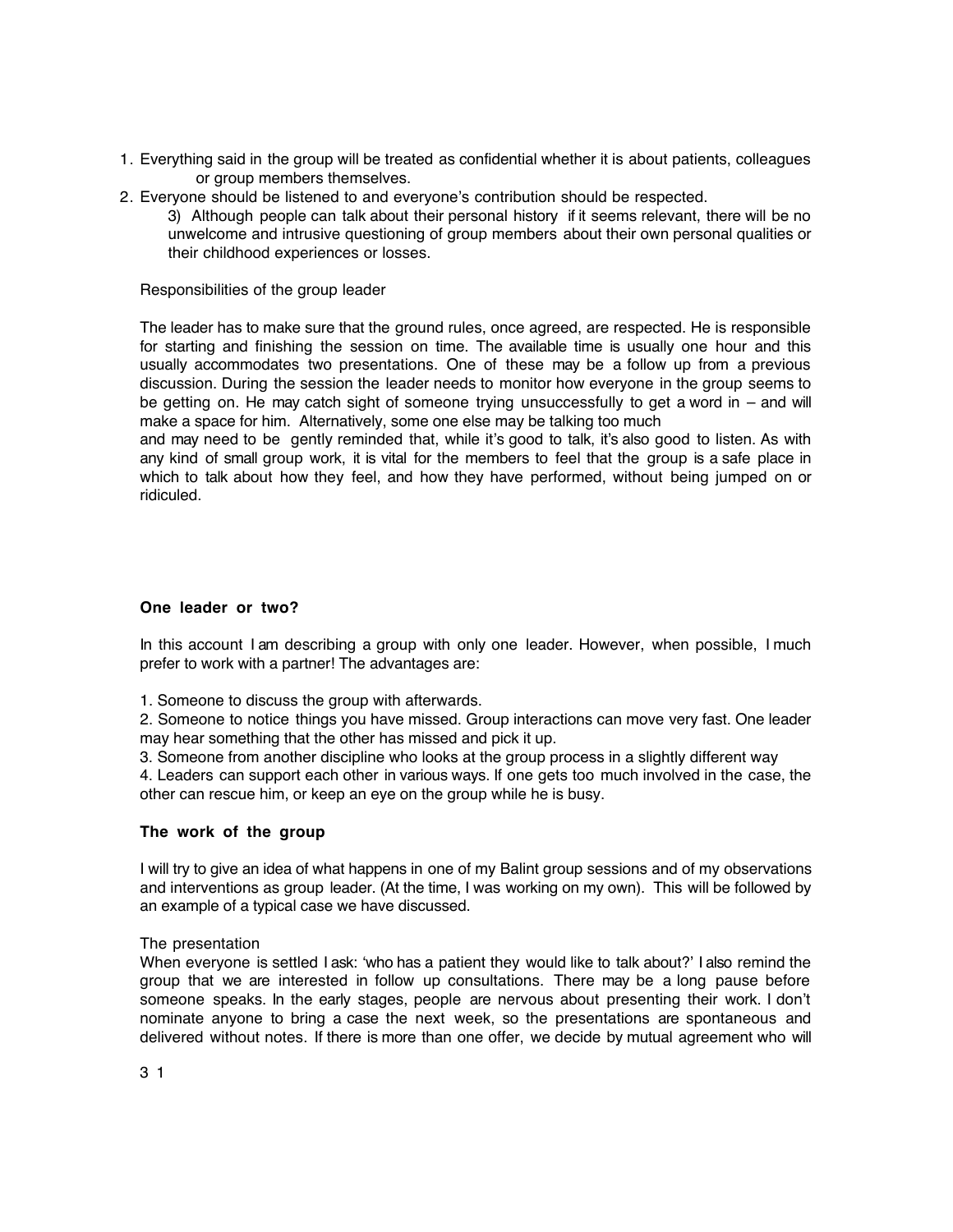go first. 'Urgent' i.e. very distressing cases have priority.

The first presenting doctor then tells us about her patient. (The majority of our residents are now women). She is allowed to speak without interruption until she has finished. I try to listen with as much concentration and encouragement as possible, and hope that this will provide a model of 'how to listen' for everyone else, should they need it.

During the presentation I observe the mood, the tone of voice and the body language of the narrator to get an idea of how talking about her patient is affecting her emotionally. Some presentations are delivered in a low voice with downcast eyes: others are full of animation and include direct quotation of the patient's words or gestures. Some express the doctor's anxiety and feeling of helplessness. All these emotions are easily caught by the group members who begin to experience them too.

What kind of stories do we hear in these presentations? Typical problems include:

- The patient with chronic, medically unexplained symptoms or psychosomatic symptoms.
- Patients who make what seem to be inappropriate demands: for prescriptions, certificates, letters, and referrals to specialists or for expensive investigations such as MRI scans.
- Patients who are rude or sarcastic, especially those who point out the resident's extreme youth and lack of experience.
- Patients who make the doctor feel confused.
- Family conflicts: adolescent and marital problems
- Difficulties in understanding someone from another culture
- Worryingly depressed patients who hint at suicide.
- Patients who just might have a serious physical disorder in spite of their bad behaviour.

### The phase of inquiry

When the presenting doctor has finished, I thank her and ask if anyone has any questions about matters of fact which might have been missing or gone unheard. Such questions might be: how old is he? What does she look like? Does she have a partner? I explain that a Balint group works better if the presenter is spared questions at this stage about her own feelings with regard to the patient or why she did certain things - or what she intends to do next. I want to avoid a situation in which the presenter is being bombarded with questions of this kind. This may seem strange to those who are more used to a different style of supervision, but there is a reason for it. Too much questioning of the presenter prevents the other group members from exploring and reflecting on their own thoughts about the story they have heard and the feelings it has induced in them. They need to wonder, to themselves and out loud, how the patient is feeling, what she really wants from the doctor, how they would feel if they were in the doctor's shoes.

### The 'push back' phase

In order to avoid interrogation of the presenter I will often ask for an end to questions after a few minutes or when they cease to be purely factual. I will then ask the presenter to move his or her chair back a few symbolic inches and then, while continuing to listen, to take no further active part in the discussion for about 20 minutes. This is called the 'push back' phase. During this time group members are asked not to direct questions or statements specifically to the presenter. The group members soon get the idea of this game and are usually happy to go along with it. They are now free to get to work on the case themselves using their experience, their imagination and, most importantly, their own emotional reactions. After an appropriate time (usually about 20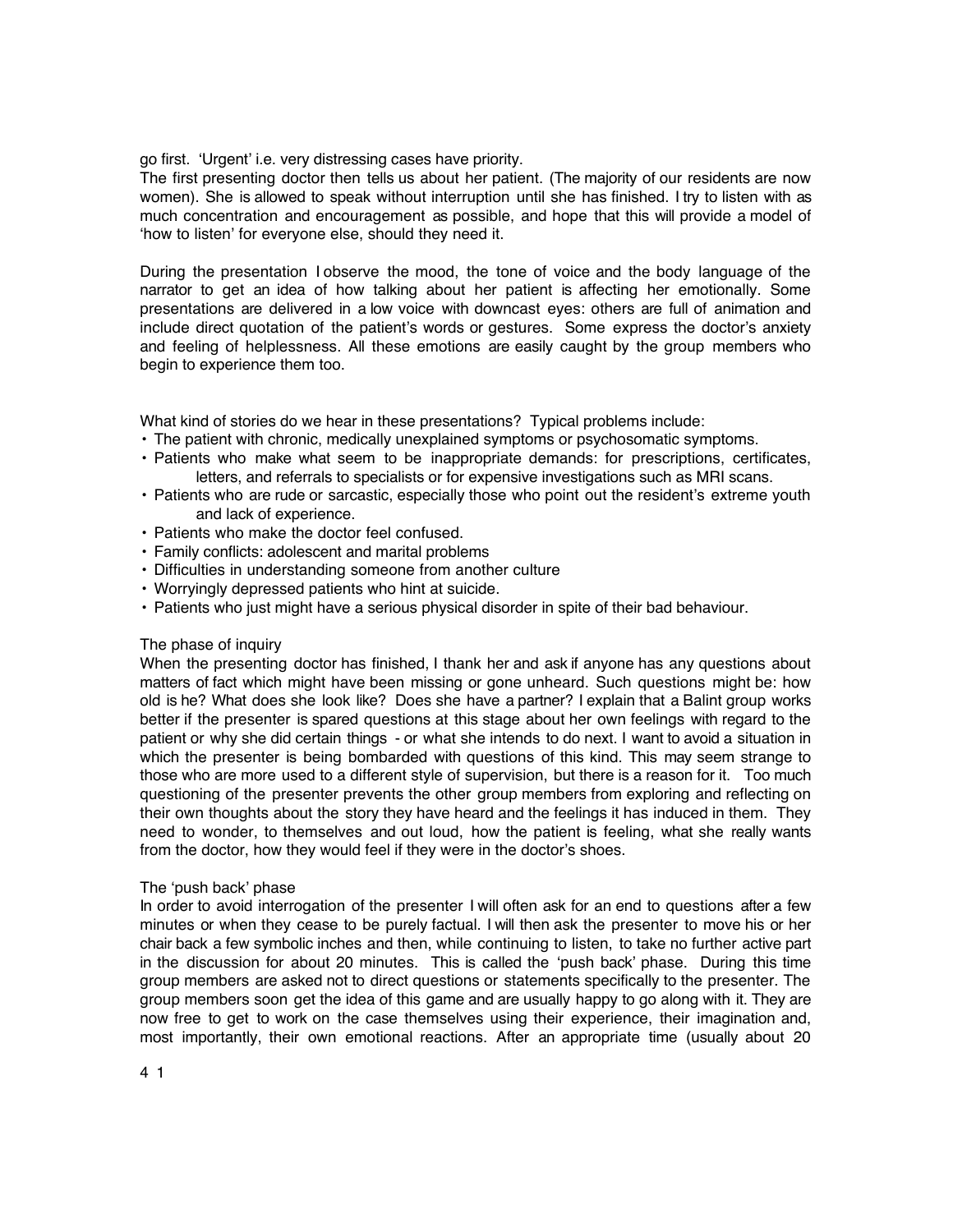minutes) the presenter is invited to rejoin the group and share her thoughts.

To begin with, the discussion is often quite medical. The group may try to reach a physical or psychiatric diagnosis. They may suggest referral to a specialist physician or to a counsellor or social worker. If the patient is making worrying demands on the presenter the group may try to protect her by recommending strict limits on prescribing, issuing of certificates or frequency of consultation. There may be a tendency to generalise away from the presented patient onto the difficulties which residents have in common: such as insufficient time, pressure to see too many patients, inexperience or vulnerability. Group members may introduce similar patients of their own so that the original patient is abandoned. In this situation, as group leader I have to decide how long to let the discussion go on in this way before intervening. I want to let everyone have their say and express their concerns. But I also need, sooner or later, to bring the focus back to 'the patient as a person' and the emotional interaction between one doctor and one patient. Otherwise, although the discussion may be fruitful, the specific benefits of the Balint process will be lost.

### The group leader's interventions

If the group is concentrating on the doctor patient relationship the leader may need to do very little. He monitors the discussion and, if he feels that it is drifting off course, he applies a gentle touch to the tiller in order to bring it back. Interventions are often in the form of open questions, addressed to the group as a whole rather than to individuals. The question can be turned into a statement such as: ' I wonder how the patient was feeling at the end of that consultation…' The leader might also ask (or wonder) how group member are feeling about the patient: do they like her, feel sorry for, feel angry with her or feel indifferent? What does the patient want from this doctor? What sort of doctor does he want her to be? It is customary to avoid technical terms such as 'projection' or 'transference'. But the aim is to encourage the group members to be aware of their own feelings and to experience some empathy. This may not be easy to begin with as the group members need to feel safe enough to lower the defences which have so far protected them from 'emotional involvement' with their patients. And indeed, sharing and feeling some of the pain of a distressed patient can be quite bruising.

If the emotional engagement with a single patient is too uncomfortable, the group may try to head for calmer waters. The presenter may be reassured by a generalisation (' patients with a personality disorder are untreatable; there is nothing you can do'). She may be advised to refer the patient to a specialist agency and minimise her own involvement. The leader might then intervene to say that specialist advice would indeed be helpful, but the patient will continue to need a family doctor and the role of the group is to try to understand what is going on in the current doctor-patient relationship.

If the group is really in danger of forgetting the existence of the presented patient, the leader may bring her back into the discussion by representing her; he might say: 'If I were that patient I would be feeling very lost and abandoned: I would feel there was nobody to take care of me...'. This sort of intervention can be quite a powerful reviver of the group's willingness to experience feelings.

In general, leader interventions have the aim of encouraging the group to stay with their feelings and to risk a little empathy with the patient. The leader will invite speculation about and reflection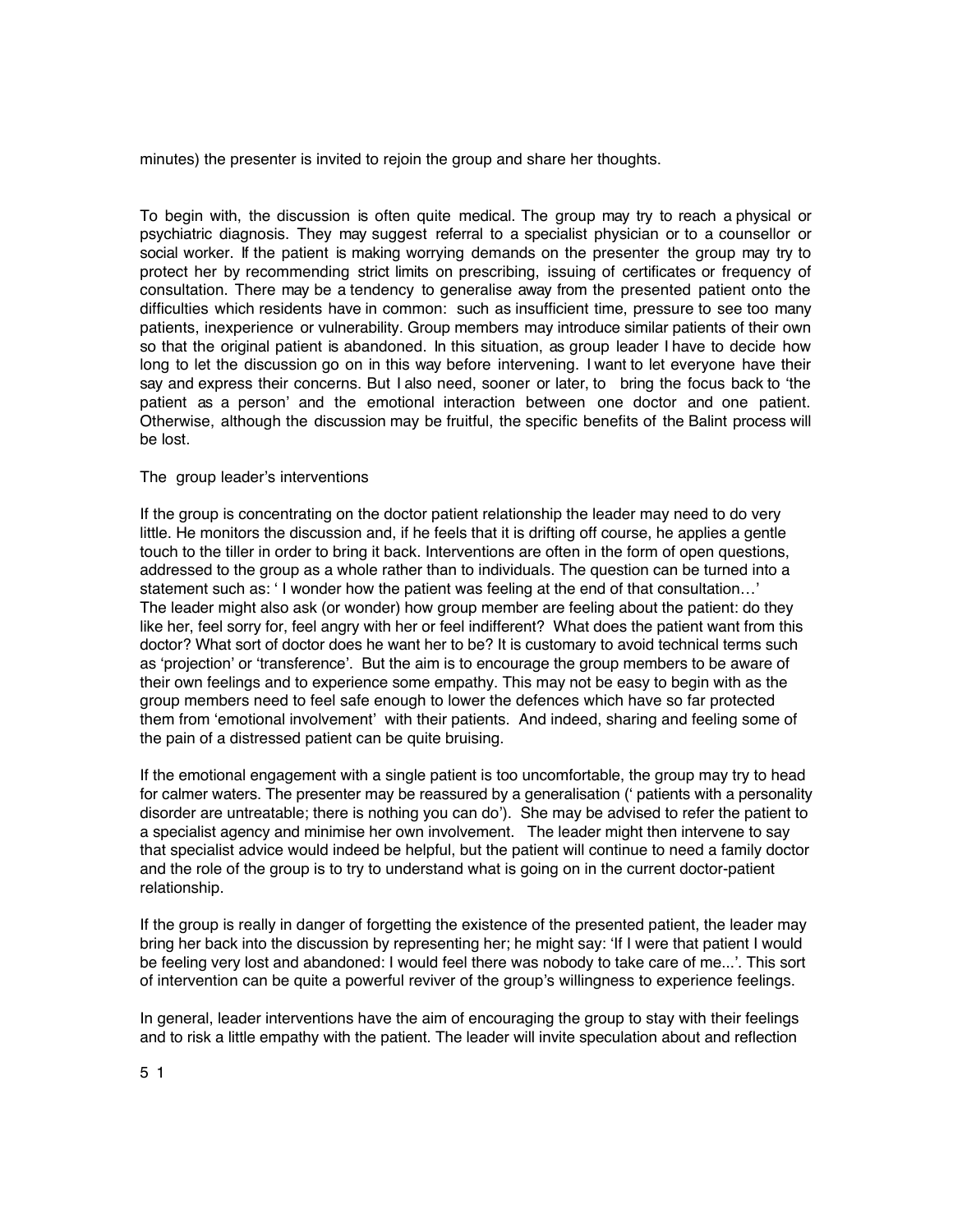on the patient's relationships and her inner world. He will try to help them, by example, to tolerate uncertainty, ambiguity and periods of silence.

#### How does a Balint session end?

Because we are not seeking solutions, the end is often inconclusive. The leader will not as a rule, summarise the discussion or make any statement about what has been achieved. He will not make any recommendations for further management of this or any similar case. He will usually thank the presenter for providing the case and ask her to give a follow up report when she feels ready to do so.

#### An example of a case

**Presentation**. Lucy (a resident) presented a young woman of 27 (Yvette) whose records showed she was always turning up 'inappropriately' at the doctor's office for Saturday morning emergency clinics. The patient had an extensive skin rash whose management was difficult. Her usual doctor was waiting for advice from the hospital clinic about a change of treatment, but the patient had failed her latest appointment. The patient was quite reluctant to reveal the full extent of her rash. Lucy did her best to examine her and explained the situation. Then she decided she must educate her about not coming on Saturdays because there was not enough time in an emergency slot to deal with her complicated problem. Yvette said: 'you doctors are all the same' and called Lucy 'a discompassionate bitch.' Lucy was shocked and hurt but didn't retaliate. She continued the consultation and spent about half an hour with the patient altogether. She tried to explain that a weekday consultation would be more helpful: but everything she said to Yvette went 'in one ear and out of the other'. She asked her when she left to make a double appointment on a weekday in five weeks' time: but she didn't. Lucy finished by asking how other people would deal with the problem.

**Discussion.** After expressing sympathy for Lucy's bad experience, the group immediately moved to the general problem of how to educate or discipline patients not to come on Saturdays with ongoing problems that needed regular review.

 I let this go on until my discomfort was too great. I wanted to get the group back on the Balint track of looking at the individual doctor-patient relationship. I reminded them that this was the main purpose of the group and said I thought that we might learn more about the general problem also if we tried to understand Lucy's patient, Yvette, better. Why did they think she had behaved in this outrageous way? What sort of person was she? Lucy said she worked in the financial district as a Personal Assistant. Someone said that she probably had a very stressful job and was treated very badly and 'discompassionately' at work. Other people said that Yvette was completely selfcentred and didn't care a damn about other people's feelings. She wanted to make Lucy feel bad and she had succeeded. Someone asked if she had a relationship and when Lucy said she was single, people smiled and said they weren't surprised. Lucy said that Yvette had behaved like a child and someone else said it was like a tantrum. There was some brief speculation about whether she had had an unhappy childhood. I asked how people thought she had felt on leaving the office. Someone said she might have felt some remorse but others thought this was unlikely. The dread phrase: 'personality disorder' was mentioned. There was general agreement that Yvette was a very unhappy person, ashamed and humiliated about her unsightly skin. Perhaps she was jealous of Lucy who was clearly a successful professional woman of about the same age with no skin problems. I asked if the fact that she was unhappy made the group feel any more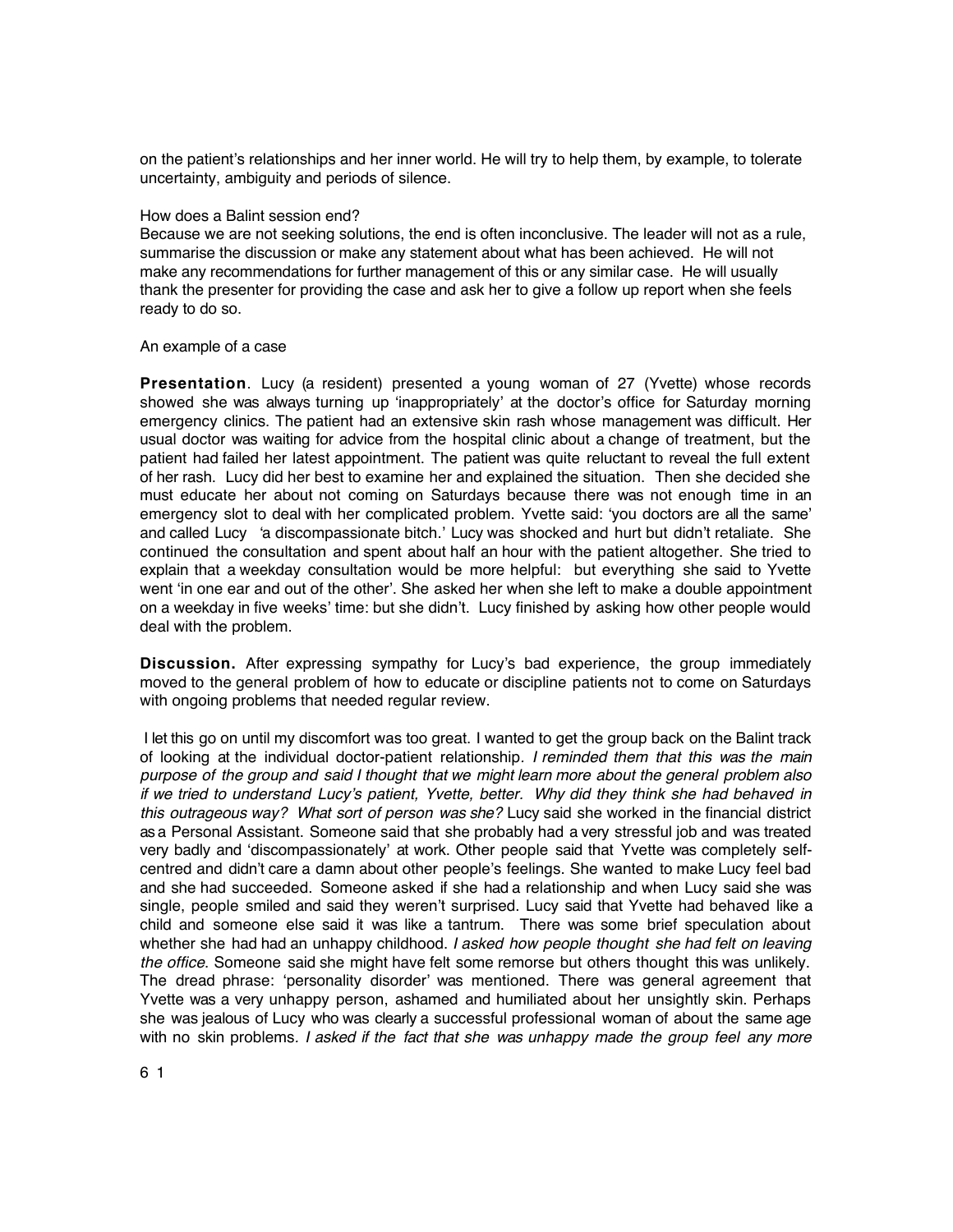liking and concern for her. There was cautious endorsement of this idea. But how can you help someone who is so negative and deliberately messes things up?

I asked 'What sort of help does she really need; what would you do if she was your sister?' One of the women said: 'give her a good slap on the face!' After some laughter, there were more serious comments about her needing some love and attention but it would be very difficult to provide because she seemed to relieve her feelings by trying to hurt or annoy people. Lucy remembered that, as she left, Yvette gave her a cheeky grimace as if to say 'so there!' After this I said little because the group seemed to be more focused, concentrating on the relationship and not being side tracked. At the end Lucy said she would be quite prepared to see the patient again and was not frightened of her. She promised to provide a follow up if there was another consultation.

# **How might the Balint group help? Objectives and hopes**

As a result of regular participation in a series of Balint groups, I would hope that the residents would:

- Feel listened to, supported and understood when they present cases
- Become more tolerant of 'difficult' patients
- Be more empathic to patients' feelings including negative ones.
- Become more aware of their own feelings in the consultation and be able to use them in reaching a diagnosis
- Allow their natural curiosity about patients as people to emerge
- Gain some insight into why they find some patients particularly difficult or disturbing.

How far are these expectations realised? I asked the residents to give me their impressions of how they experienced the Balint sessions and audio recorded the discussion for about 20 minutes. This is a summary of the themes that emerged with some quotations to illustrate them:

- 1. Overcoming isolation. It's good to get other people's opinions…how they would deal with it. After hospital, you feel very isolated in a community practice. No one else sees the patient. It's scary. Good to talk with your peer group. Everyone feels exactly the same – it's a real confidence builder.
- 2. Clinical uncertainty. My first worry was: how do I cope clinically. How many people will die because I've missed the diagnosis?
- 3. Doctor patient relationship. Realised how important it is. What do people come for? Not just about clinical problems. We need to know more about how they developed. Important to keep an open mind.
- 4. Group leaders' role. You want to steer us away from the medical side towards the psychological. To look at what's behind…
- 5. See patient as a human being. I am much more patient centred now. The group helped me with that. It reminds you what family medicine is all about. Hospital medicine is all about 'they – they –they'. We try to remember there is a human being sitting there. Not coming to attack you, coming for help. I feel more sympathetic towards them. It seems muddled but there's always a good reason why the patient has come.
- 6. Dealing with fears of being thought inadequate. Do they know who we (residents) are? They just know we are young. Often they really wanted to see one of the partners, the doctor they know.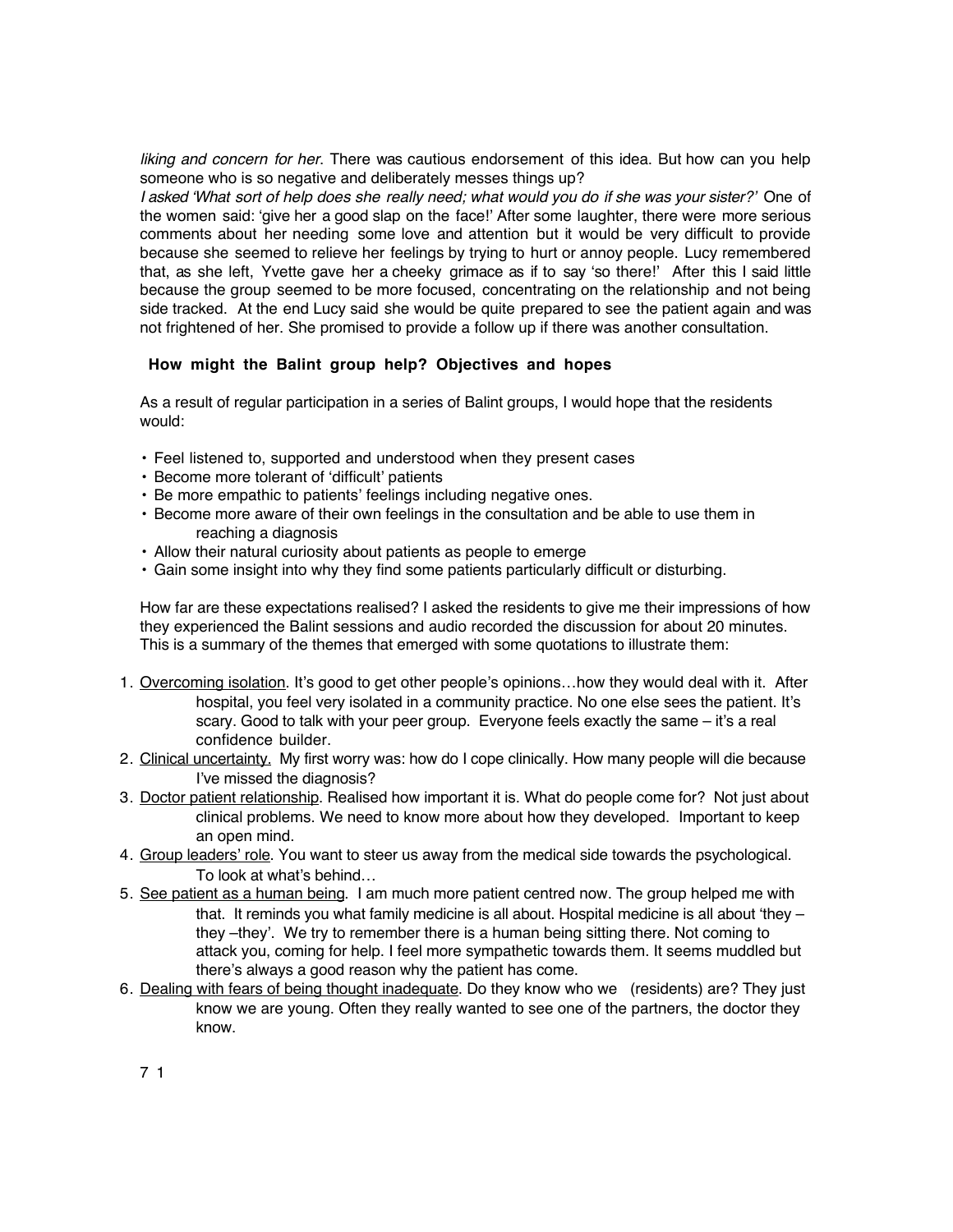Does Balint have a lasting effect in creating 'a culture of supervision'?

Doctors who have taken part in Balint groups may be divided into

1.Those who had a brief exposure, didn't much like it and have no further use for it.

2. Those who were in a group for a year or more, never returned to it, but still regard it as a positive experience.

3. Those who continued to be interested, joined a Balint Society (in the UK or elsewhere) and continued to participate in groups when possible throughout their careers, either as members or group leaders or both.

Sadly there is no satisfactory quantitative data on the first two groups. Those in group one may have been in an inadequately led group or may simply have been temperamentally unsuited to this form of supervision. The evidence about group two is so far only anecdotal. Nevertheless, leading members of the profession have publicly acknowledged the lasting benefits of their youthful experience in a Balint group.  $3,4$ 

The third group, the Balint Society members, self evidently continue to see Balint work as an important part of continuing professional development. There are at present few opportunities in the UK for established doctors to join ongoing groups. Enthusiasts have to be content with weekend groups such as The Balint Society's annual Oxford meeting. In France and Belgium, Balint groups are much more widespread and in Germany, where the Balint Society has over 1000 members, the method has become a recognised part of the curriculum of training and supervision for students, trainee family doctors (and psychiatrists) and mature family doctors. In the USA while enthusiasm for resident Balint training is spreading, there are, at present, few opportunities for established community doctors to join an ongoing group.

Research on the effectiveness of Balint groups

In the last few years we have seen the beginnings of a serious attempt to evaluate the effectiveness of Balint groups by looking for evidence of a change in attitudes and values in those who have experienced the process. Work is also being done on comparing the development of groups of doctors who have experienced Balint training with those who have not. The early stages of some of these projects were described in the International Balint Congresses in Oxford, England (1998)<sup>5</sup>, Portoroz, Slovenia (2001).<sup>6</sup> and Berlin, Germany (2003) Both quantitative and qualitative methods are being used. Preliminary results suggest that young family doctors who are Balint trained are more psychologically skilled<sup>5</sup> more tolerant of patients whose diagnosis is uncertain, more reflective and more aware of their own feelings about patients<sup>5</sup> They have a greater degree of job satisfaction, are more able to tolerate feelings of helplessness and are less likely to suffer from 'burnout' (Mandel et al, Israel)<sup>6</sup> They have a more holistic approach, a more positive attitude to psychosomatic disorders, greater work satisfaction and are less likely to refer patients or order unnecessary tests (Kjeldmand, D (Sweden).<sup>5,6</sup>

In the UK we have commissioned a project in which a Balint group was studied by an independent researcher using an ethnographic approach to examine qualitatively the kind of learning that goes on.

In the next few years, these and other projects are likely to develop further and achieve

8 1